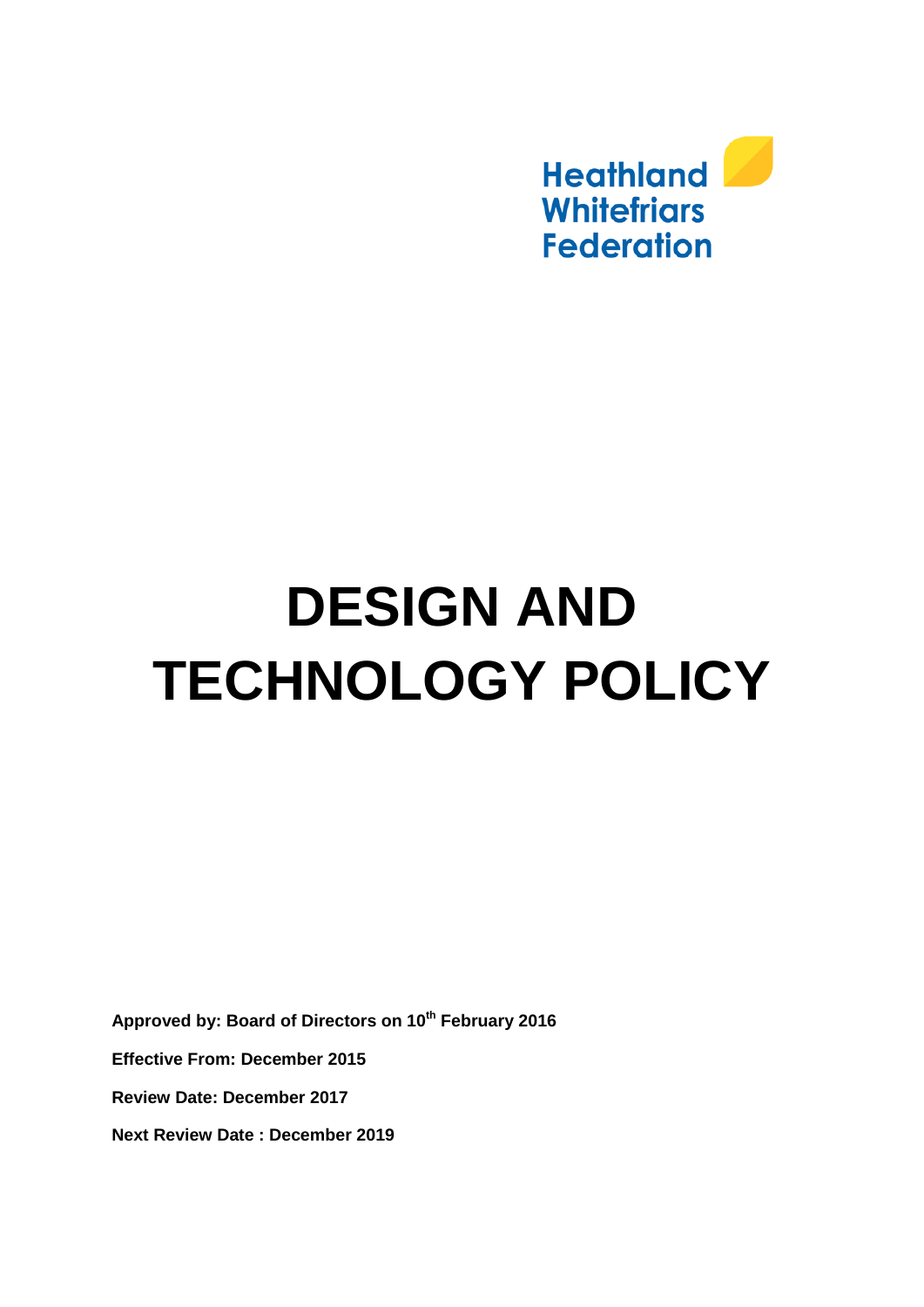

# **DESIGN AND TECHNOLOGY POLICY**

## **What is our philosophy?**

At the Heathland Whitefriars Federation, we believe that design and technology helps to prepare children for the developing world. The subject encouraged children to become creative problem-solvers, both as individuals and as part of a team. Teachers inspire their pupils to develop their investigating, designing, making and evaluating skills by thinking and intervening creatively.

Article 29: You have the right to become the best that you can be

## **What is our aim?**

We aim to provide pupils with the opportunities to communicate their ideas through discussion, illustrations, learning aids and where possible integrate the use of ICT software to assist our designing and making. Through cross-curricular links, pupils will learn to design purposeful and innovative products which incorporate enjoyment, satisfaction and purpose. We aim to develop imaginative thinking in children and to enable them to discuss and evaluate what they like and dislike when designing and making. Pupils are taught to use a range of tools, equipment and materials to perform practical tasks. We encourage pupils to learn to recognise hazards and risks when using a range of tools and equipment through the discussion of rules of safety.

Article 13: You have the right to information

#### **What is our approach to teaching and learning?**

We use a range of teaching and learning styles in design and technology lessons. Teachers deliver a balanced programme which provides pupils with the opportunities of all abilities, to develop their skills and knowledge throughout each topic. Teachers ensure that the children apply their knowledge and understanding when developing ideas, planning, making products and then evaluating them using technical language. We do this through a mixture of whole class teaching and individual/group activities. Children critically evaluate their own work and that of others (peer assessment). They have the opportunity to use a wide range of tools and equipment to perform practical tasks, including IT.

#### **How do we assess pupils?**

We aim that by the end of each key stage pupils will understand and be able to apply knowledge, understanding and the skills needed to engage in the design and making process (specified in the Design and Technology programme of study.) Through observations of children working during lessons, teachers are able to assess progress made in design and technology. Teachers' record progress made against the question for learning for that lesson. Pupils are also involved within the assessment process as they are actively involved in evaluating their work and thinking about possible